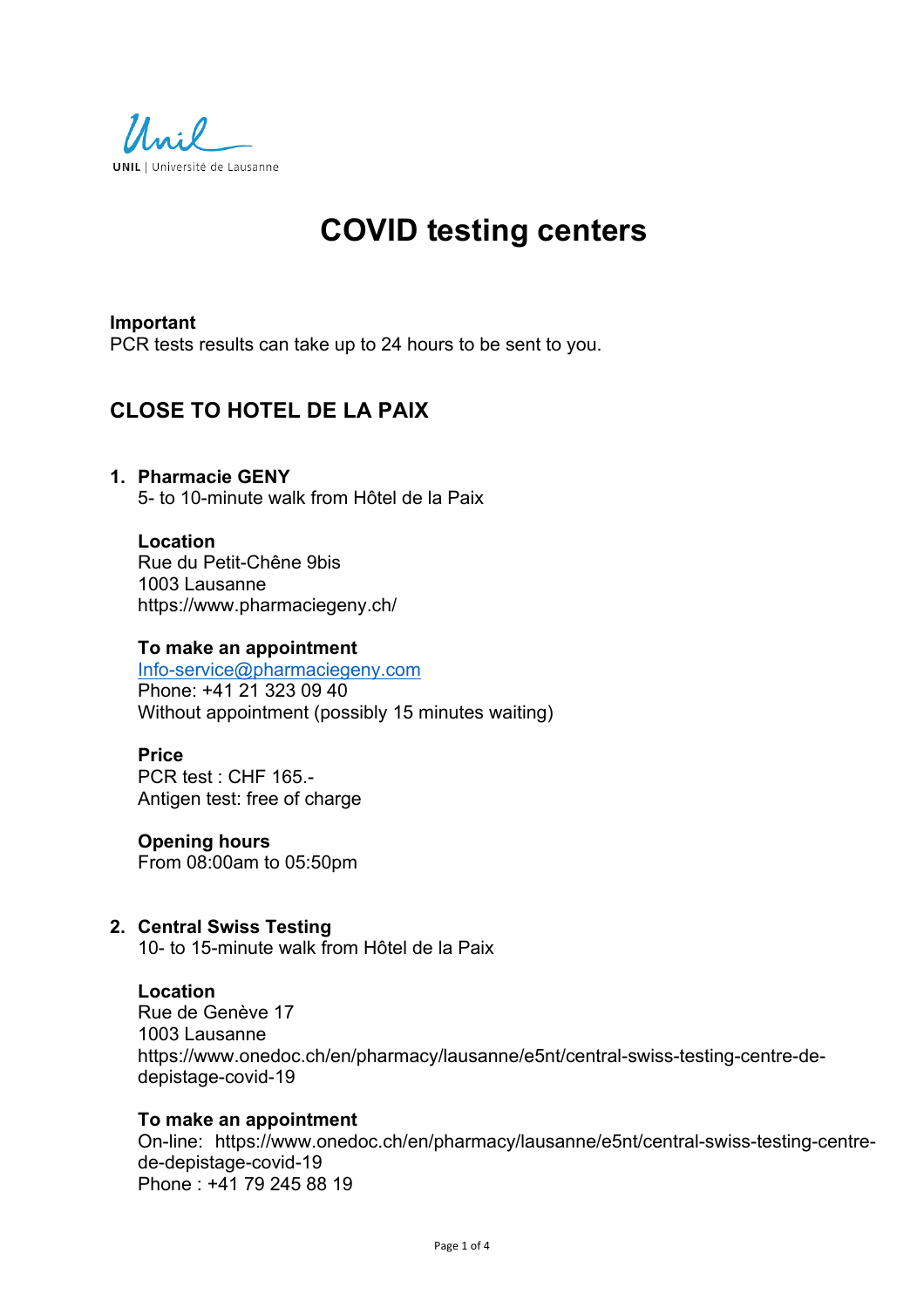**Price** PCR test : CHF 165.- Antigen test : CHF 40.-

# **Opening hours**

From 10:00am to 02:00pm and 04:00pm to 08:00pm (Monday to Friday) From 10:00am to 06:00pm (Saturday and Sunday)

# **3. Pharmacie Metro Ouchy**

20 minutes from Hôtel de la Paix: 5-minute walk to M2 metro station "Bessières", 10-minute metro ride to M2 station "Ouchy Olympique", pharmacy next to the metro station

#### **Location**

Pl. de la navigation 6 1006 Lausanne https://www.metro-ouchy.ch/index.php/fr/ Phone: +41 21 612 03 01 https://g.page/pharmacie-ouchy-test?share

**To make an appointment**

Without appointment

**Price** PCR test : CHF 160.- Antigen test: free of charge

#### **Opening hours**

From 02:00pm to 06:45pm

# **CLOSE TO UNIL**

#### **4. Central Swiss Testing**

20 minutes from UNIL Anthropole Building: 2-minute walk to M2 metro station "UNIL-Chamberonne", 10-minute metro ride to M2 Metro station "Lausanne-Flon", 5-minute walk to testing center

#### **Location**

Rue de Genève 17 1003 Lausanne https://www.onedoc.ch/en/pharmacy/lausanne/e5nt/central-swiss-testing-centre-dedepistage-covid-19

#### **To make an appointment**

On-line: https://www.onedoc.ch/en/pharmacy/lausanne/e5nt/central-swiss-testing-centrede-depistage-covid-19 Phone : +41 79 245 88 19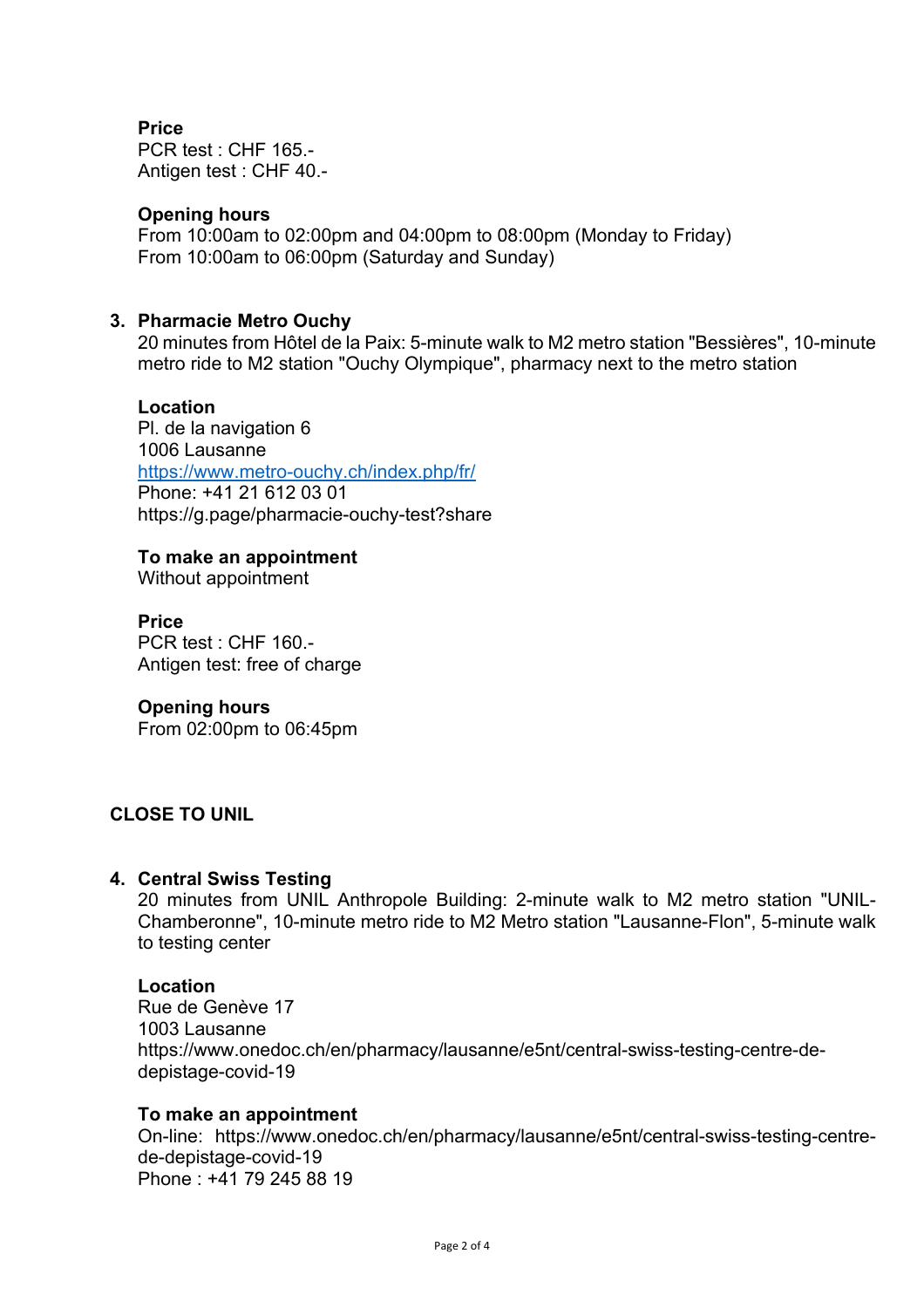**Price**

PCR test : CHF 165.- Antigen test : CHF 40.-

#### **Opening hours**

From 10:00am to 02:00pm and 04:00pm to 08:00pm (Monday to Friday) From 10:00am to 06:00pm (Saturday and Sunday)

#### **5. Gene Predictis**

20 minutes from UNIL Anthropole Building: 2-minute walk to M2 metro station "UNIL-Chamberonne", 4-minute metro ride to M2 metro station "EPFL", 10-minute walk to testing center.

#### **Location**

EPFL Innovation Park Route J.-P Colladon (testing center in container office) 1015 Lausanne Location: https://www.epfl.ch/campus/security-safety/en/health/coronaviruscovid19/covid-19-testing-center-epfl/

#### **To make an appointment**

On-line (https://covid-19testing.genepredictis.com) reservation@genepredictis.com Phone : +41 21 691 43 75

#### **Price**

PCR test : CHF 133.50 Antigen test: unspecified

#### **Opening hours**

From 08:00am to noon and 01:00pm to 05:00pm

# **GENEVA AIRPORT**

#### **6. M3 Sanitrade**

5-minute bus ride from Geneva Airport: bus number 10 direction "Genève Rive", bus stop "Cointrin, De-Joinville".

#### **Location**

Chemin de Joinville 28 1216 Cointrin (Next to the Crown Plaza Hotel) https://www.m3-test.ch/

# **To make an appointment**

On-line: https://www.m3-test.ch Phone: +41 22 809 07 35